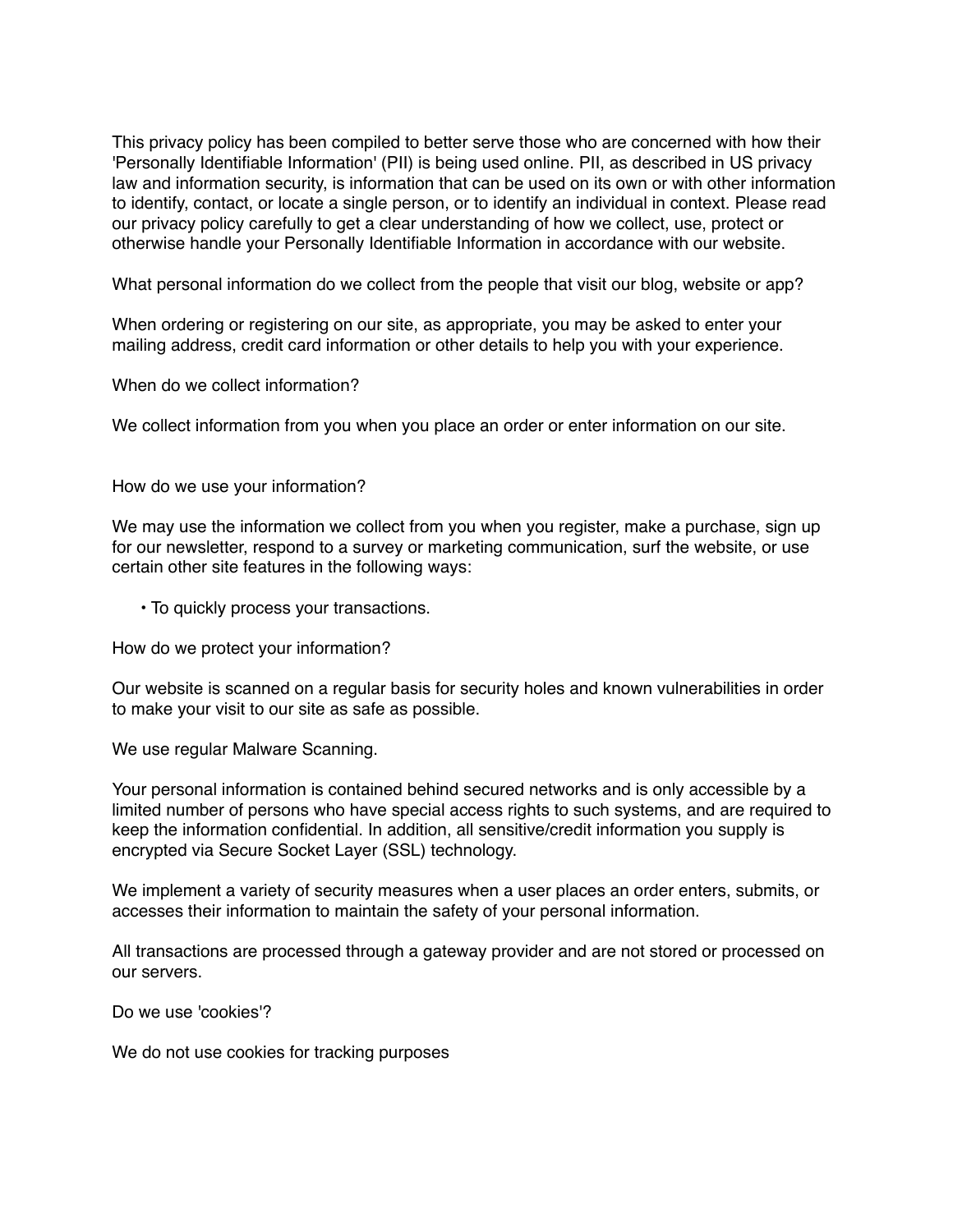You can choose to have your computer warn you each time a cookie is being sent, or you can choose to turn off all cookies. You do this through your browser settings. Since browser is a little different, look at your browser's Help Menu to learn the correct way to modify your cookies.

If you turn cookies off, some features will be disabled. that make your site experience more efficient and may not function properly.

However, you will still be able to place orders .

## Third-party disclosure

We do not sell, trade, or otherwise transfer to outside parties your Personally Identifiable Information unless we provide users with advance notice. This does not include website hosting partners and other parties who assist us in operating our website, conducting our business, or serving our users, so long as those parties agree to keep this information confidential. We may also release information when it's release is appropriate to comply with the law, enforce our site policies, or protect ours or others' rights, property or safety.

However, non-personally identifiable visitor information may be provided to other parties for marketing, advertising, or other uses.

## Third-party links

Occasionally, at our discretion, we may include or offer third-party products or services on our website. These third-party sites have separate and independent privacy policies. We therefore have no responsibility or liability for the content and activities of these linked sites. Nonetheless, we seek to protect the integrity of our site and welcome any feedback about these sites.

## Google

Google's advertising requirements can be summed up by Google's Advertising Principles. They are put in place to provide a positive experience for users. https://support.google.com/ adwordspolicy/answer/1316548?hl=en

We have not enabled Google AdSense on our site but we may do so in the future.

## California Online Privacy Protection Act

CalOPPA is the first state law in the nation to require commercial websites and online services to post a privacy policy. The law's reach stretches well beyond California to require any person or company in the United States (and conceivably the world) that operates websites collecting Personally Identifiable Information from California consumers to post a conspicuous privacy policy on its website stating exactly the information being collected and those individuals or companies with whom it is being shared. - See more at: http://consumercal.org/california-onlineprivacy-protection-act-caloppa/#sthash.0FdRbT51.dpuf

According to CalOPPA, we agree to the following: Users can visit our site anonymously.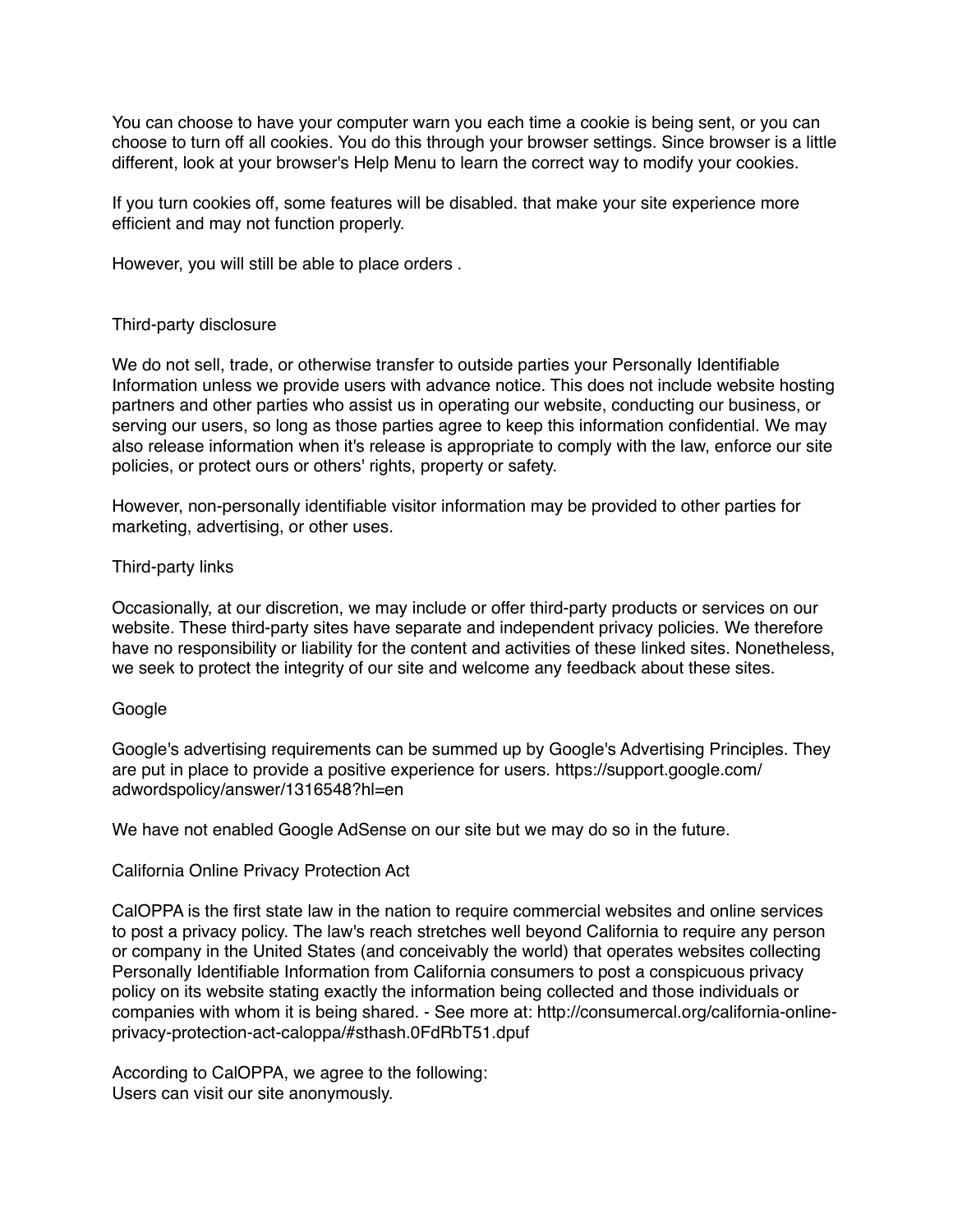Once this privacy policy is created, we will add a link to it on our home page or as a minimum, on the first significant page after entering our website.

Our Privacy Policy link includes the word 'Privacy' and can be easily be found on the page specified above.

You will be notified of any Privacy Policy changes:

• On our Privacy Policy Page

Can change your personal information:

• By logging in to your account

How does our site handle Do Not Track signals? We honor Do Not Track signals and Do Not Track, plant cookies, or use advertising when a Do Not Track (DNT) browser mechanism is in place.

Does our site allow third-party behavioral tracking? It's also important to note that we allow third-party behavioral tracking

COPPA (Children Online Privacy Protection Act)

When it comes to the collection of personal information from children under the age of 13 years old, the Children's Online Privacy Protection Act (COPPA) puts parents in control. The Federal Trade Commission, United States' consumer protection agency, enforces the COPPA Rule, which spells out what operators of websites and online services must do to protect children's privacy and safety online.

We do not specifically market to children under the age of 13 years old.

Fair Information Practices

The Fair Information Practices Principles form the backbone of privacy law in the United States and the concepts they include have played a significant role in the development of data protection laws around the globe. Understanding the Fair Information Practice Principles and how they should be implemented is critical to comply with the various privacy laws that protect personal information.

In order to be in line with Fair Information Practices we will take the following responsive action, should a data breach occur:

We will notify you via email

• Within 1 business day

We also agree to the Individual Redress Principle which requires that individuals have the right to legally pursue enforceable rights against data collectors and processors who fail to adhere to the law. This principle requires not only that individuals have enforceable rights against data users, but also that individuals have recourse to courts or government agencies to investigate and/or prosecute non-compliance by data processors.

CAN SPAM Act